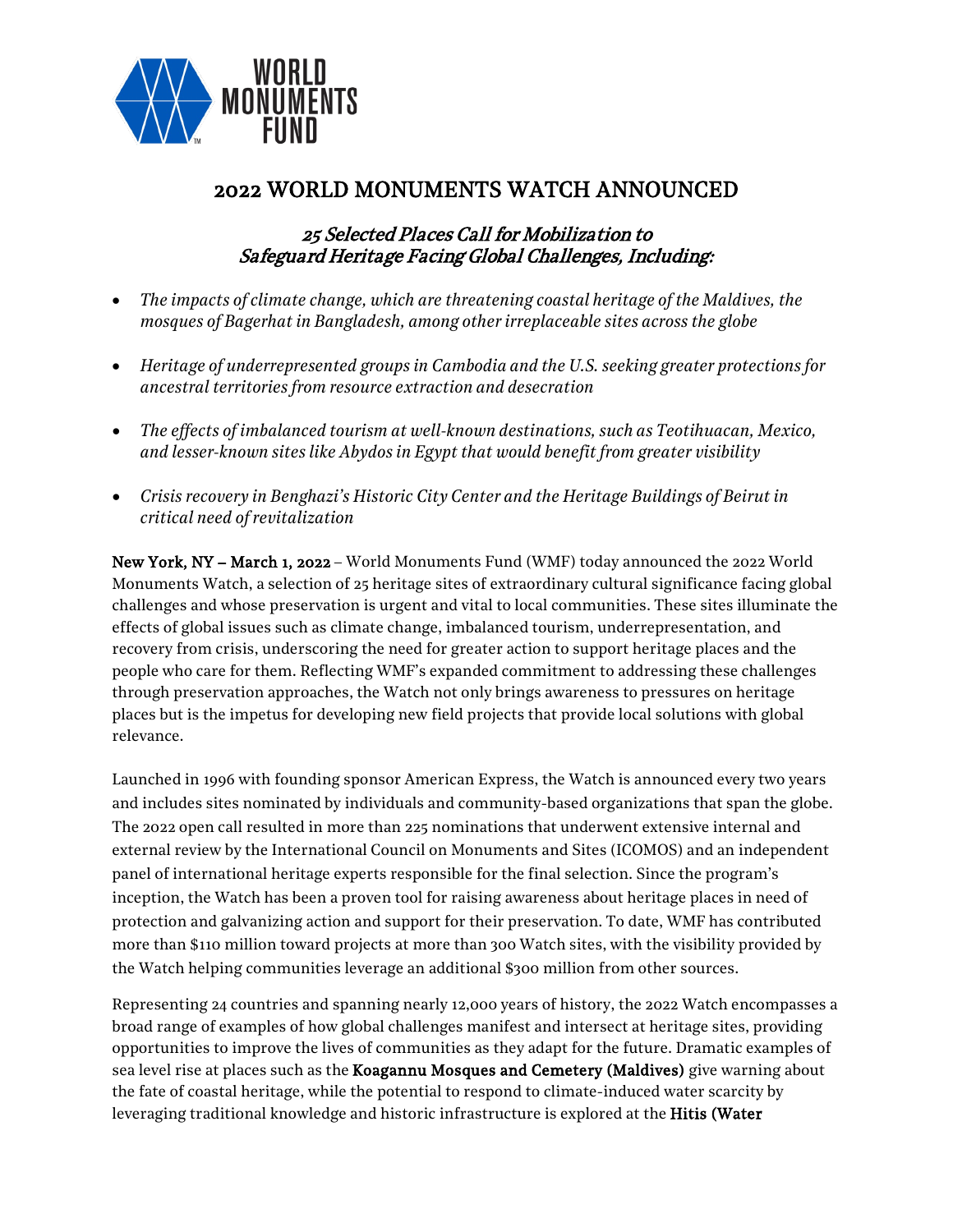[Fountains\) of the Kathmandu Valley \(Nepal\) a](https://www.wmf.org/project/hitis-water-fountains-kathmandu-valley)nd the [Yanacancha-Huaquis Cultural Landscape](https://www.wmf.org/project/yanacancha-huaquis-cultural-landscape)  [\(Peru\).](https://www.wmf.org/project/yanacancha-huaquis-cultural-landscape) Gaining recognition for heritage and advocating for community stewardship, truth-telling, and healing are central to calls seeking to protect [Kinchela Aboriginal Boys Training Home](https://www.wmf.org/project/kinchela-aboriginal-boys-training-home)  [\(Australia\)](https://www.wmf.org/project/kinchela-aboriginal-boys-training-home) and [Garcia Pasture \(U.S.\).](https://www.wmf.org/project/garcia-pasture) Elsewhere, the effects of imbalanced tourism can be seen at the popular destination of [Teotihuacan \(Mexico\),](https://www.wmf.org/project/teotihuacan) where nearby residents are excluded from economic benefit, and at the [Fortified Manors of Yongtai \(China\)](https://www.wmf.org/project/fortified-manors-yongtai) and [Abydos \(Egypt\),](https://www.wmf.org/project/abydos) which present untapped opportunity for sustainable tourism.

The 2022 Watch reinforces WMF's commitment to championing community-led recovery in the aftermath of crisis. The inclusion of [Heritage Buildings of](https://www.wmf.org/project/heritage-buildings-beirut) Beirut (Lebanon), which experienced a devastating blast in 2020 that damaged hundreds of buildings within its historic core, encourages support for cooperative efforts to rebuild while safeguarding its history. Benghazi's Historic City [Center \(Libya\)](https://www.wmf.org/project/benghazi-historic-city-center) is also spotlighted for the potential for public space revitalization to serve as a catalyst for broader recovery and resilience amid ongoing conflict.

"This year's Watch demonstrates that heritage preservation can offer innovative solutions to contemporary global challenges," said Bénédicte de Montlaur, President and CEO of World Monuments Fund. "We urge the world to stand with communities and save these places of extraordinary cultural significance. Heritage sites are an incredible resource for addressing larger issues facing society as well as local needs of recognition, access, participation, and economic opportunity."

The full selection of 2022 Watch sites is available online [here,](https://www.dropbox.com/s/fm733v88fp8l929/FINAL%202022%20Watch%20Sites.pdf?dl=0) with elaboration on themes and select sites below.

### Climate Change

Climate change will continue to intensify, causing damage to homes, communities, and treasured heritage places around the world, while also impacting reliable access to water. The 2022 Watch sites that speak to this challenge demonstrate current impacts and the need to measure, adapt, and build resilience in the years to come:

- [Hurst Castle \(United Kingdom\),](https://www.wmf.org/project/hurst-castle) a fortress built under Henry VIII that suffered partial collapse in 2021 can help draw attention to the impact of climate change on coastal heritage through continued monitoring;
- [Mosque City of Bagerhat \(Bangladesh\),](https://www.wmf.org/project/mosque-city-bagerhat) the impressive religious landscape of ancient Khalifatabad requires effective climate adaptation to ensure its survival and continued service to the community of modern day Bagerhat;
- [Hitis \(Water Fountains\) of the Kathmandu Valley \(Nepal\),](https://www.wmf.org/project/hitis-water-fountains-kathmandu-valley) an extensive system of historic water distribution points and underground channels needs mapping and maintenance to provide Kathmandu Valley communities with reliable access to clean water;
- [Koagannu Mosques and Cemetery \(Maldives\),](https://www.wmf.org/project/koagannu-mosques-and-cemetery) a historic waterfront cemetery with distinct coralstone architecture highlights the urgency of the climate crisis and the need for adaptive preservation solutions;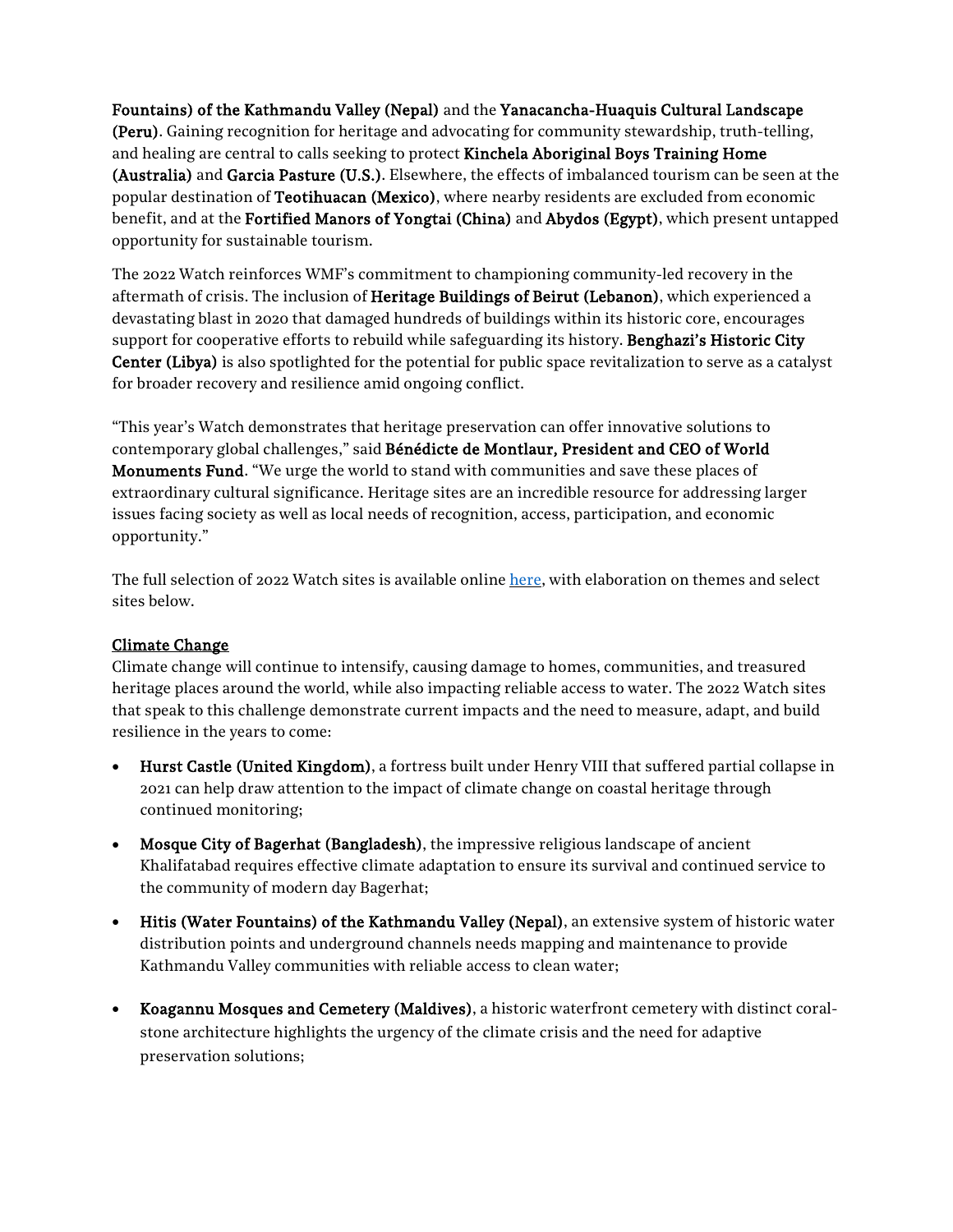• [Yanacancha-Huaquis Cultural Landscape \(Peru\),](https://www.wmf.org/project/yanacancha-huaquis-cultural-landscape) where ancient pre-Inca water management systems and sustainable tourism planning are crucial for an Andean community to adapt to climate change and provide local economic benefit.

#### Underrepresented Heritage

Many celebrated historic places and monuments are reflections of power and privilege that fail to represent the complete human experience. A number of 2022 Watch sites serve to amplify community voices and disseminate new narratives that contribute to telling a richer, more balanced story:

- [La Maison du Peuple, Ouagadougou \(Burkina Faso\),](https://www.wmf.org/project/la-maison-du-peuple-ouagadougou) an important landmark and unique example of African modernism whose rehabilitation can enhance public life and foster civic pride;
- [Cultural Landscape of the Bunong People \(Cambodia\),](https://www.wmf.org/project/cultural-landscape-bunong-people) traditional structures and ancestral lands require mapping and documentation to support the Indigenous Bunong people in protecting territory against intense development;
- [Garcia Pasture \(U.S.\),](https://www.wmf.org/project/garcia-pasture) the traditional territory of the Carrizo/Comecrudo Tribe of Texas threatened by natural resource extraction and desecration of ancestral lands requires formal legal recognition to ensure its future;
- [Kinchela Aboriginal Boys Training Home \(Australia\),](https://www.wmf.org/project/kinchela-aboriginal-boys-training-home) this former government institution for Aboriginal boys forcibly taken from their families is central to a survivor-led effort to transform the site into a place of truth-telling and healing.

#### Imbalanced Tourism

While well-known destinations are often overwhelmed with visitors, overlooked sites struggle to maintain operations and generate revenue. These heritage places offer the opportunity to develop sustainable tourism strategies aimed at recalibrating the impacts of visitation and supporting a better quality of life for local residents:

- [Abydos \(Egypt\),](https://www.wmf.org/project/abydos) a site infrequently visited by tourists despite its cultural importance is in critical need of preservation, planning, and community engagement to preserve its history as the ancient cult center for Osiris, ruler of the kingdom of the dead;
- [Africatown \(U.S.\),](https://www.wmf.org/project/africatown) a historic Alabama community established by formerly enslaved Africans seeks to leverage a recent archaeological discovery to protect their homes and call for environmental justice;
- [Lamanai \(Belize\),](https://www.wmf.org/project/lamanai) an international tourist destination encompassing an ancient Maya city where community involvement in heritage management can help reinforce the relationship between the site and local residents;
- [Teotihuacan \(Mexico\),](https://www.wmf.org/project/teotihuacan) the iconic archaeological park is able to address economic challenges facing surrounding communities through more inclusive tourism planning and visitor management.